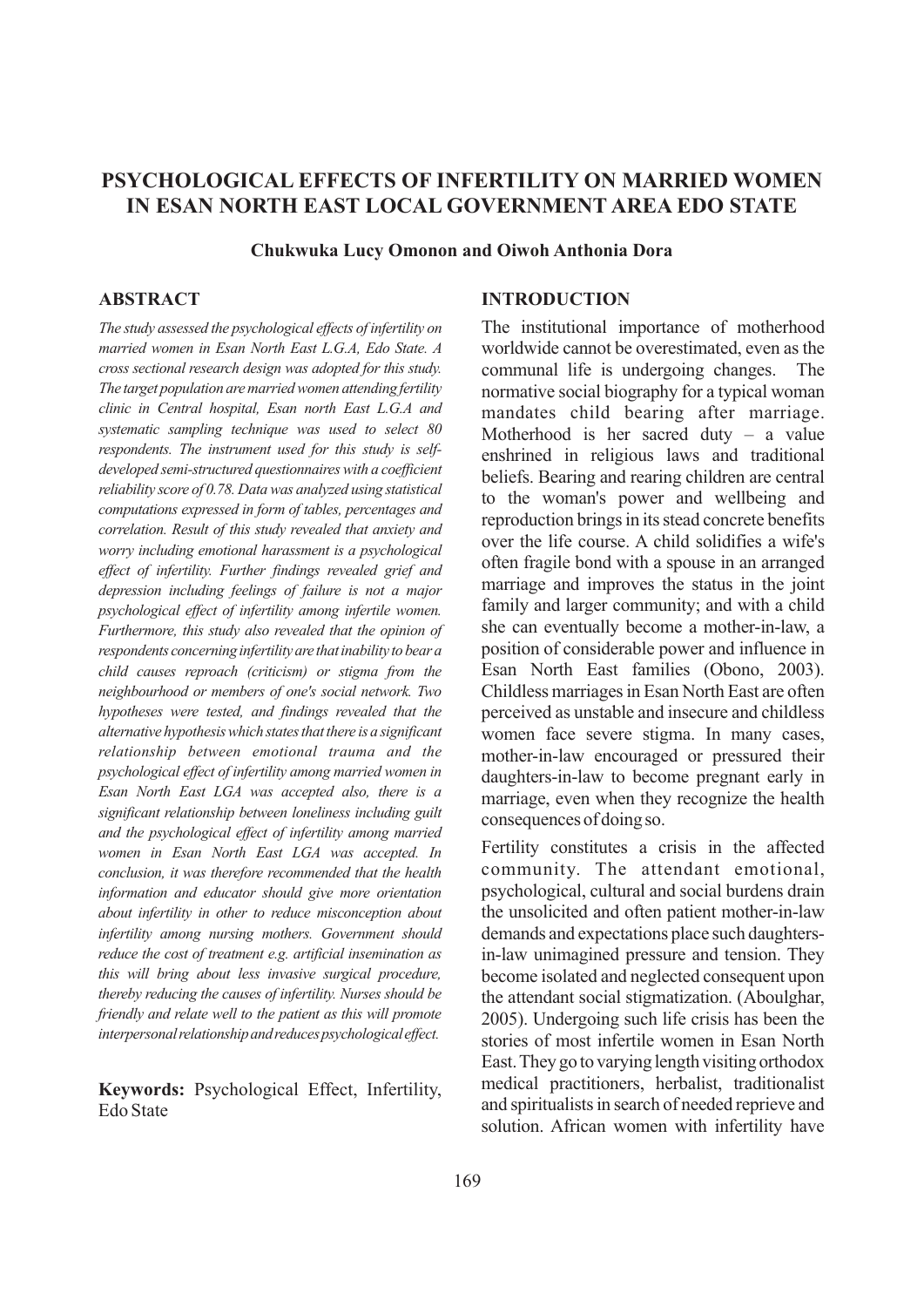been subjected to domestic violence due to infertility (Hollos & Whitehouse, 2014). Couples with infertility live in fear and anxiety about the infertility diagnosis, treatment process, and treatment outcome (Gana & Jakubowska, 2014). This situation may cause conflict between the spouses, a decrease in self-esteem, frequency of sexual intercourse, and the development of feelings of inadequacy in a female or a male. As a result, the bonds of marriage are put under psychological pressure (Cousineau & Domar, 2007). Therefore, it can be a reason for marital incompatibility and also divorce. Domestic violence of women with infertility includes psychological torture, verbal abuse, ridicule, physical abuse and deprivation (Ibisomi & Mudege, 2014). Infertility is also associated with frustration, pain, social ostracism, stigma, marital instability, and suicide (Lindsa & Driskill,2013).

The prevalence of psychiatric morbidity was 46.4% in infertile women, 37.5% and 42.9% were cases of anxiety and depression respectively (Dyer, 2007). It has been established that, the socio-demographic variables of women with infertility contributed to the prediction of psychiatric morbidity, because of the effects of age, not having at least one child and poor support from spouse (Bayley, Slade & Lashen, 2009). Nigerian women with infertility have higher level of anxiety and depression (Omoaregba, James, & Morakinyo, 2011). This study then tends to examine the psychological effects of infertility on married women in Esan North East L.G.A, Edo State. Most Esan North East women have been made to believe a great deal of their worth comes from the opportunity to be mothers. Therefore, when they are unable to have at least a child, their role becomes questionable in their marriage, family and society.

The study theoretical framework is based on health belief model (HBM) (Hochbaum, Rosenstock, Kegels, 1950) which is a psychological health behaviour change model

developed to explain and predict health-related behaviours, particularly in regard to the uptake of health services. The health belief model suggests that people's beliefs about health problems, perceived benefits of actions and barriers of actions and self-efficacy explain engagement (or lack of engagement) in health promotion behaviour. A stimulus, or cue to action, must also be present in other to trigger the health-promoting behaviour.

#### **OBJECTIVES OFTHE STUDY**

- i. To assess if anxiety and worry will be a psychological effect of infertility on married women in Esan North East L.G.A., Edo State.
- ii. To determine if emotional harassment will be a psychological effect of infertility on married women in Esan North East L.G.A., Edo State.
- iii. To identify if grief and depression will be a psychological effect of infertility on married women in Esan North East L.G.A., Edo State.
- iv. To identify if fatigue and helplessness will be a psychological effect of infertility on married women in Esan North East L.G.A., Edo State.
- v. To identify if feelings of failure will be a psychological effect of infertility on married women in Esan North East L.G.A., Edo State.
- vi. To identify if reduced self-esteem will be a psychological effect of infertility on married women in Esan North East L.G.A., Edo State.
- vii. To identify if hopelessness will be a psychological effect of infertility on married women in Esan North East L.G.A., Edo State.
- viii. To assess the opinion married women in Esan North East L.G.A. about infertility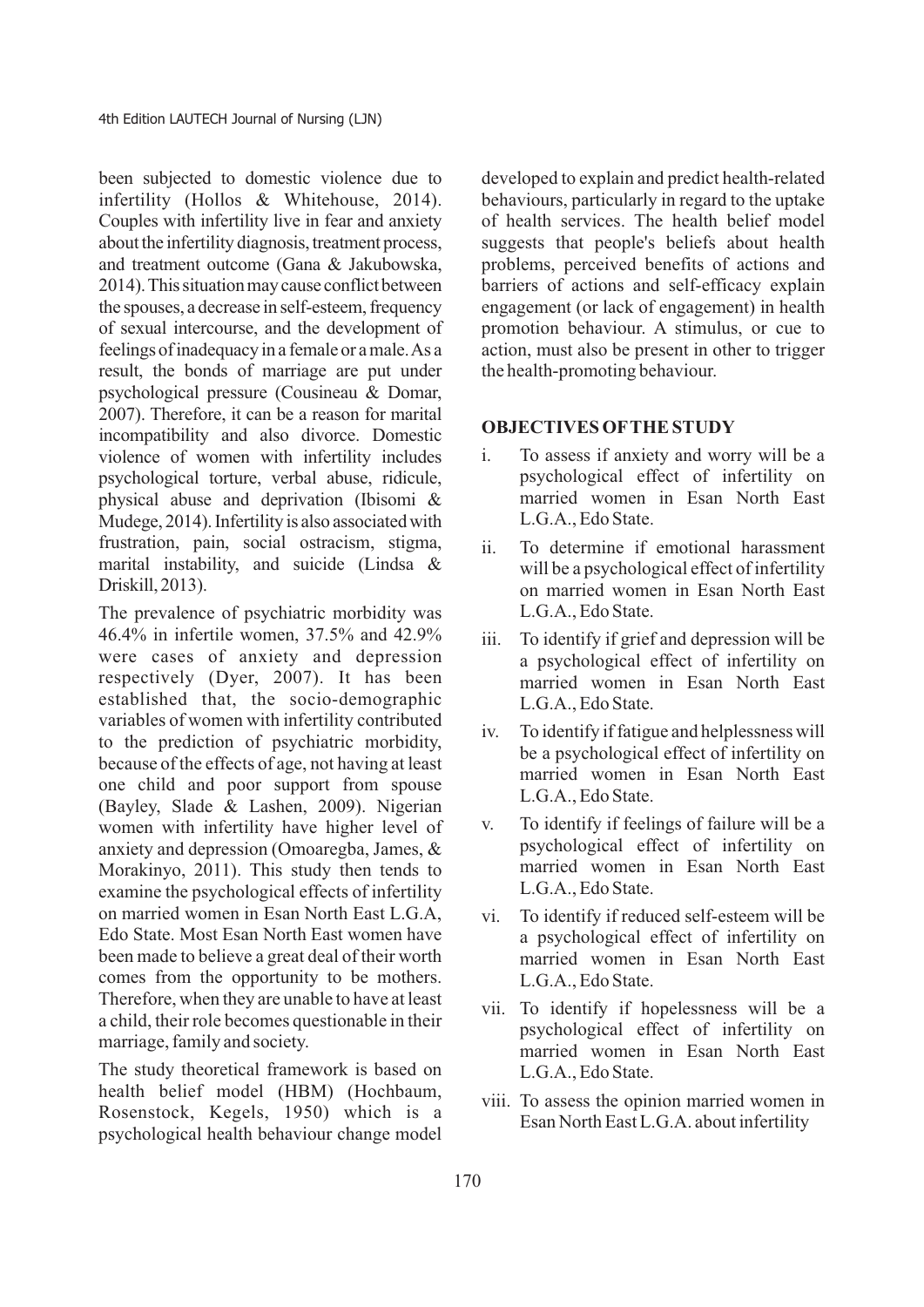#### **HYPOTHESES**

There is no significant relationship between emotional trauma and the psychological effect of infertility among married women in Esan North East LGA

There is no significant relationship between the rate of divorce and psychological effect of infertility of married women in Esan North East LGA

There is no significant relationship between loneliness including guilt and psychological effect of infertility of married women in Esan North East LGA

There is no significant relationship between loneliness including guilt and psychological effect of infertility of married women in Esan North East LGA

#### **MATERIALS AND METHODOLOGY**

The research adopted the cross-sectional research design. The study was conducted in Central Hospital, Esan North East Local Government Area of Edo State and almost at the outskirt of the town along police station road, Uromi. The hospital is under the supervision of the state hospital management board (H.M.C.) just like other hospital owned by the state government. It was established in 1906. Central hospital, Uromi is a relatively big hospital with several consulting offices, wards/units and departments. The wards/units and departments includes: Accident and Emergency unit, out-patient department, fertility/Gynae clinic, antenatal clinic, male medical ward, male surgical ward, femalemedical ward, female-surgical ward, maternity ward, x-ray unit, gynecological ward, pediatrics ward, antiretroviral centre, operation theatre, hospital laboratory unit and other departments such as the card/record office and administrative department.

The population of this study is made up of 100 married women attending fertility clinic in Central hospital, Esan north East LGA, Edo State. The sample size was statistically determined by "Taro Yamens" Formula. Systematic sampling technique was adopted to select 80 respondents. Data was collected using a semi-structured questionnaire. The questionnaire is divided into four sections.<br>Section A: socio-demographic features. socio-demographic features, Section B: psychological effects of infertility, Section C: Opinion married women in Esan North East L.G.A. about infertility, Section D: Effect of Infertility. The validity of the instruments was insured. To ensure reliability of the instrument, the questionnaire was pretested. Apilot study was done by administering 10% of the questionnaire to 8 subjects at central hospital, Esan West Ekpoma, LGA, Edo State, that has the same characteristics with the respondents of the study the reliability was measured by using split half. Gutt-man split half coefficient was 0.78 which was adjudged appropriate for the study.

#### **RESULTS**

As presented in Table 1, 22.5% of the respondents' marriage is less than 10 years, 47.5% is less than twenty years, 16.3% is less than thirty years while 13.7% are more than thirty years. 13.8% of the respondents have primary school certificate, 25.0% have secondary school certificate while 61.2% have tertiary school certificate. 77.5% of the respondents are from a monogamous family while 22.5% are from a polygamous family. 43.7% of the respondents are civil servant, 37.5% are traders, 12.5% are farmers while 6.3% are into other things. 83.8% of the respondents are Christians, 13.7% are Muslims while 2.5% are traditional worshipers.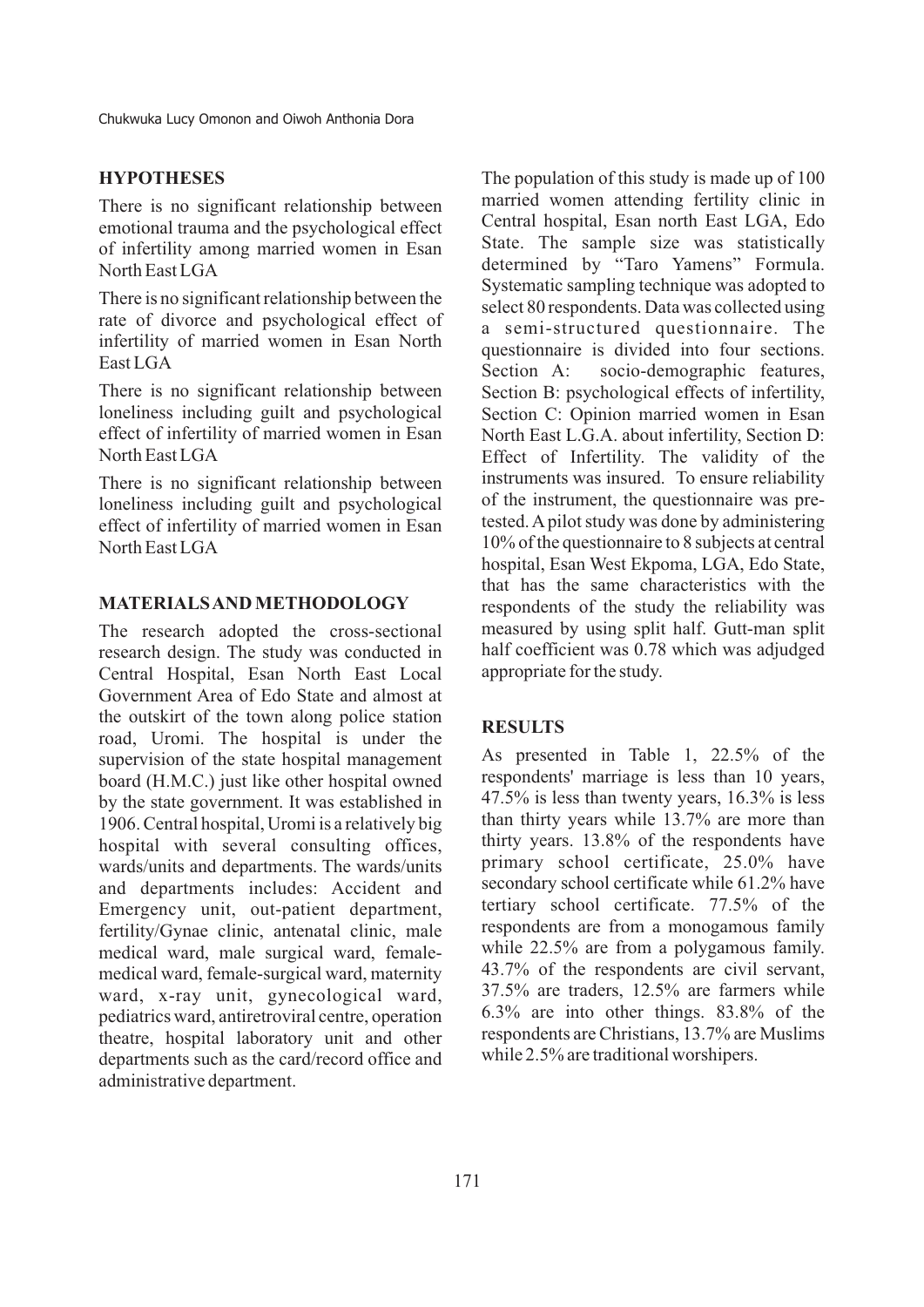4th Edition LAUTECH Journal of Nursing (LJN)

| Socio Demographic Data      |                |                    |  |  |  |
|-----------------------------|----------------|--------------------|--|--|--|
| Variables                   | Frequency (80) | Percentage $(\% )$ |  |  |  |
| Number of years in Marriage |                |                    |  |  |  |
| Less than 10 years          | 18             | 22.5               |  |  |  |
| From 10 to 20               | 38             | 47.5               |  |  |  |
| From 21 to 30               | 13             | 16.3               |  |  |  |
| More than 30                | 11             | 13.7               |  |  |  |
| Level of Education          |                |                    |  |  |  |
| Primary                     | 11             | 13.8               |  |  |  |
| Secondary                   | 20             | 25.0               |  |  |  |
| Tertiary                    | 49             | 61.2               |  |  |  |
| Family type                 |                |                    |  |  |  |
| Monogamous                  | 62             | 77.5               |  |  |  |
| Polygamous                  | 18             | 22.5               |  |  |  |
| Occupation                  |                |                    |  |  |  |
| Civil Servant               | 35             | 43.7               |  |  |  |
| Trading                     | 30             | 37.5               |  |  |  |
| Farming                     | 10             | 12.5               |  |  |  |
| Others                      | 5              | 6.3                |  |  |  |
| Religion                    |                |                    |  |  |  |
| Christianity                | 67             | 83.8               |  |  |  |
| Islamic                     | 11             | 13.7               |  |  |  |
| Traditional                 | $\overline{2}$ | 2.5                |  |  |  |
| Others                      |                |                    |  |  |  |

**Table 1:**

As presented in Table 2, 48.0% of the respondents feel agitated always, 37.5% feel it occasionally, 8.7% feel it rarely and 5.0% have never. 35.0% always have panic attacks, 27.5% have panic occasionally, 20.0% rarely while 17.5% have never. 51.3% have always avoid social situation, 25.0% avoid it occasionally, 20.0% rarely and 17.5% never. 25.1% have

always had irrational fears, 38.6% occasionally, 25.1% rarely and 11.2% have never. 12.5% have always been restless, 18.6% are occasionally restless, 31.4% are rarely while 37.5% had never. This implies that Anxiety and worry is a psychological effect of infertility among infertile women.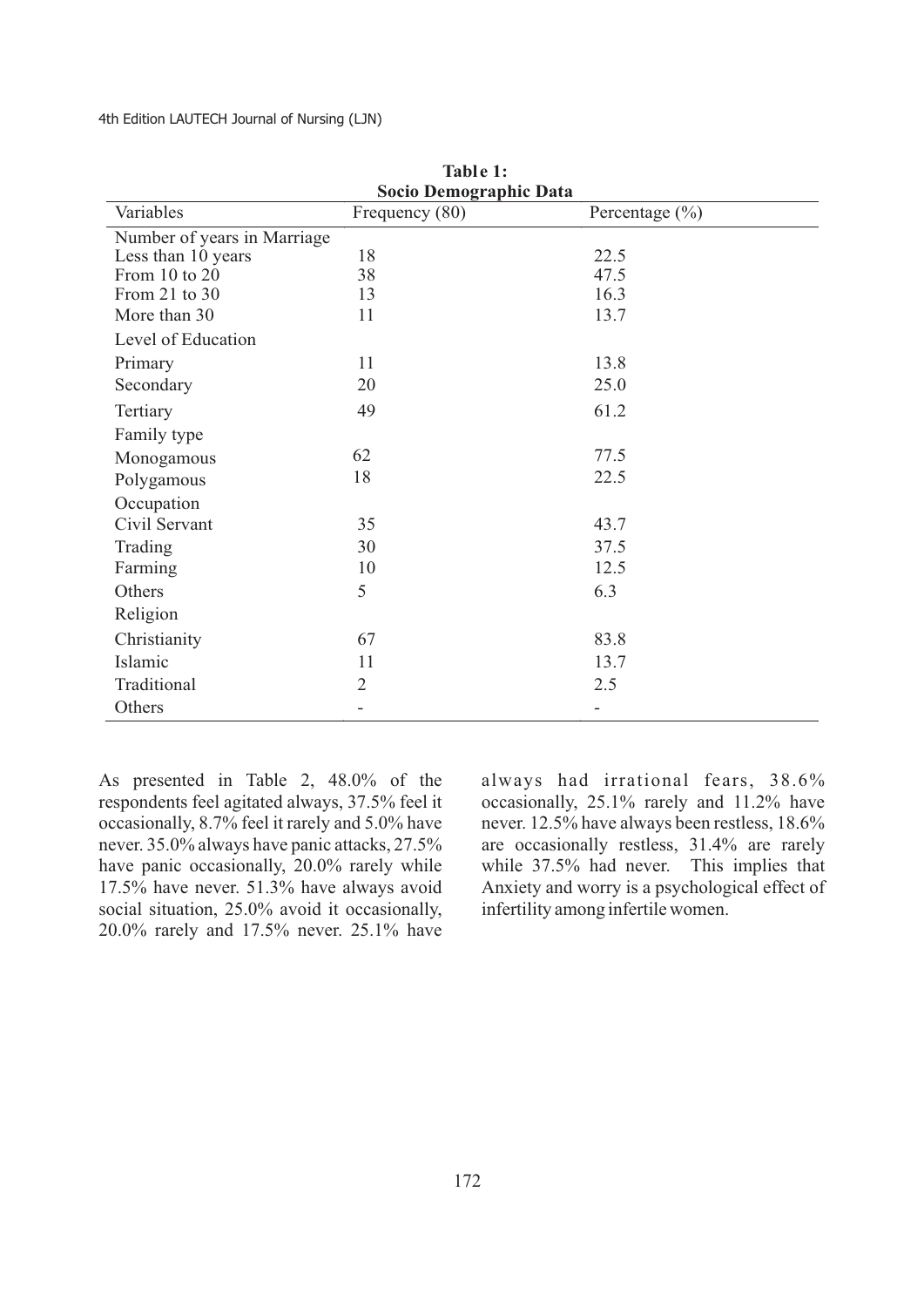|                                             | Table 2: |              |          |          |  |  |
|---------------------------------------------|----------|--------------|----------|----------|--|--|
| Psychological Effects of Infertility        |          |              |          |          |  |  |
| Variables                                   | Always   | Occasionally | Rarely   | Never    |  |  |
|                                             | F(%)     | F(%)         | $F(\% )$ | $F(\%)$  |  |  |
| <b>Anxiety and worry</b>                    |          |              |          |          |  |  |
| I feel agitated                             | 39(48.8) | 30(37.5)     | 7(8.7)   | 4(5.0)   |  |  |
| I have panic Attacks                        | 28(35.0) | 22(27.5)     | 16(20.0) | 14(17.5) |  |  |
| I avoid social situation                    | 41(51.3) | 20(25.0)     | 10(12.5) | 9(11.2)  |  |  |
| I have irrational fears                     | 20(25.1) | 31(38.6)     | 20(25.1) | 9(11.2)  |  |  |
| I am restlessness                           | 10(12.5) | 15(18.6)     | 25(31.4) | 30(37.5) |  |  |
| <b>Emotional harassment</b>                 |          |              |          |          |  |  |
| I am ostracized from family<br>celebrations | 4(5.0)   | 16(20.0)     | 19(23.8) | 41(51.3) |  |  |
| I feel I am been taunted                    | 12(15.0) | 25(31.3)     | 33(41.3) | 10(12.5) |  |  |
| I have the feelings of                      | 38(47.5) | 21(26.3)     | 13(16.3) | 8(10.0)  |  |  |
| Stigmatization                              |          |              |          |          |  |  |
| I have withholding food and                 | 19(23.8) | 41(51.2)     | 19(23.7) | 1(1.3)   |  |  |
| health care.                                |          |              |          |          |  |  |
| <b>Grief and depression</b>                 |          |              |          |          |  |  |
| I have low mood                             | 33(41.3) | 36(45.0)     | 7(8.7)   | 4(5.0)   |  |  |
| I have reduced interest or                  | 20(25.0) | 31(38.8)     | 15(18.6) | 14(17.5) |  |  |
| pleasure                                    |          |              |          |          |  |  |
| I have changes in appetite                  | 21(26.3) | 22(27.5)     | 16(20.0) | 21(26.2) |  |  |
| I have sleep disturbances                   | 20(25.0) | 31(38.8)     | 20(25.0) | 9(11.2)  |  |  |
| I feel fatigue                              | 10(12.3) | 15(18.6)     | 25(31.4) | 30(37.5) |  |  |
| I have a feeling of<br>worthlessness        | 12(15.0) | 20(25.0)     | 33(41.3) | 15(18.7) |  |  |
| I have a difficulty in<br>concentrating     | 30(37.5) | 21(26.3)     | 13(16.3) | 16(20.0) |  |  |
| I have a recurrent thought of<br>death      | 19(23.7) | 31 (38.8)    | 19(23.7) | 11(13.7) |  |  |

Also, as presented in Table 2, 5.0% of the respondents were always ostracized from family celebrations, 20.0% were ostracized occasionally while 23.8% were rarely ostracized. 15.0% always feel been taunted, 31.3% occasionally while 41.3% rarely. 47.5% always have the feelings of stigmatization, 26.3% feel it occasionally, 16.3% rarely feel the stigmatization. 23.8% of the respondents have always been withholding food and health care, 51.2% occasionally withhold food while 23.7% rarely withhold food. This conclude that emotional harassment is a psychological effect of infertility among infertile women.

Similarly, table 2 shows that, 41.3% of the respondents always have low mood and 45.0% occasionally be in low mood, 25.0% have always had reduced interest or pleasure, 38.8% occasionally have reduced interest while 18.6% rarely have it. 26.3% have always experienced change in appetite, 27.5% occasionally experienced changes in appetite while  $26.2\%$  never experienced such. 25.0% have always experienced sleep disturbance,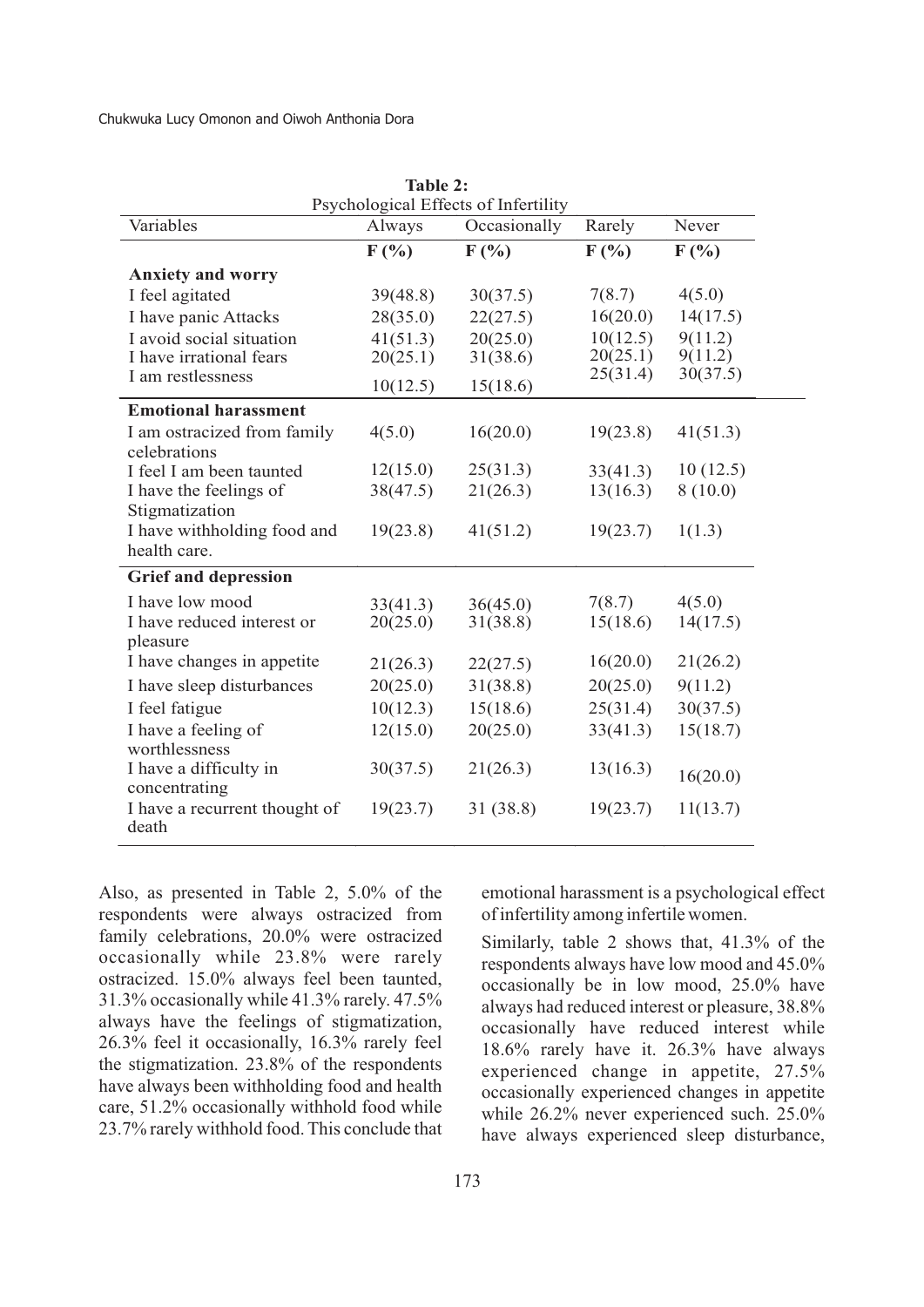38.8% occasionally experienced sleep disturbance while 25.0% rarely experienced sleep disturbance. 41.3% rarely feel worthless, 18.7% have never feel worthless while 15.0% have always feel worthless. 37.5% always have difficulty in concentrating, 26.3% occasionally find it difficult to concentrate. This shows that grief and depression is not a strong psychological effect of infertility among infertile women (58.45).

| Respondents response to fatigue and helplessness                                                                       |                                          |                                              |                                              |                                           |  |
|------------------------------------------------------------------------------------------------------------------------|------------------------------------------|----------------------------------------------|----------------------------------------------|-------------------------------------------|--|
| <b>Fatigue and helplessness</b>                                                                                        | Always                                   | Occasionally                                 | Rarely                                       | Never                                     |  |
| I am tired always<br>I am always feel exhausted<br>I am always feel drained<br>I am always having negative<br>attitude | 27(33.7)<br>32(40.0)<br>3(3.7)<br>5(6.3) | 37(46.3)<br>28(35.0)<br>17(21.3)<br>16(20.0) | 11(13.7)<br>11(13.7)<br>21(26.3)<br>25(31.2) | 5(6.3)<br>9(11.3)<br>39(48.7)<br>34(42.5) |  |
| I am always tired with house<br>chores                                                                                 | 39(48.7)                                 | 23(28.7)                                     | 10(12.5)                                     | 8(10.0)                                   |  |

**Table 3**

As presented in Table 3, 33.7% of the respondents always feel tired always, 40.0% always feel exhausted, 35.0% occasionally feel exhausted, 13.7% rarely feel exhausted. 48.7% have never feel drained, 26.3% rarely feel drained while 21.3% always feel drained. 42.5% have never had negative attitude while

31.2% rarely have negative attitude. 48.7% always get tired with house chores while 28.7% occasionally get tired with house chores. In conclusion fatigue and helplessness is not a strong psychological effect of infertility among infertile women (56.82).

| <b>Feelings of failure</b>    | Always   | Occasionally | Rarely   | Never    |  |
|-------------------------------|----------|--------------|----------|----------|--|
| I have no confidence at all   | 17(21.5) | 33(41.3)     | 20(25.0) | 10(12.5) |  |
| I always feel frustrated      | 11(13.7) | 19(23.7)     | 41(51.3) | 9(11.3)  |  |
| I feel incompetent            | 23(28.7) | 37(46.3)     | 15(18.7) | 5(6.3)   |  |
| I feel disappointed in myself | 7(8.7)   | 13(16.3)     | 35(43.7) | 25(31.3) |  |

**Table 4: Respondents response to feelings of failure**

As presented in Table 4, Only 21.5% of the respondents always don't have confidence in themselves at all, 41.3% occasionally don't have confidence. 51.3% rarely feel frustrated and 23.7% occasionally feel frustrated. 28.7% always feel incompetent, 46.3% occasionally feel incompetent while 18.7% rarely feel incompetent. 43.7% rarely feel disappointed in themselves, 31.3% have never feel disappointed in themselves while 16.3% occasionally feel disappointed in themselves. This revealed that feelings of failure is not a strong psychological effect of infertility among infertile women (50.05).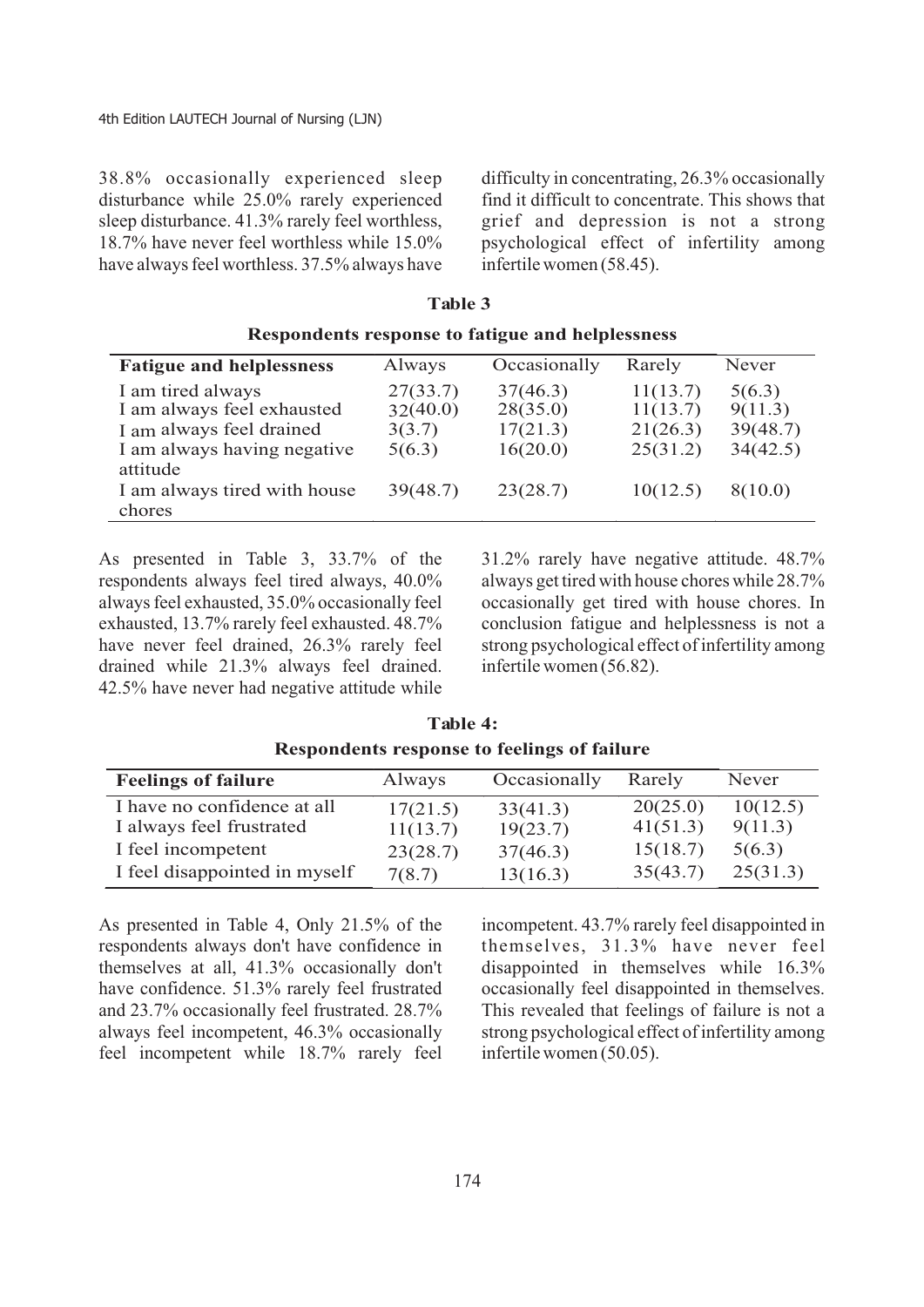| <b>Respondents response to Reduced self – esteem</b> |          |              |          |          |  |
|------------------------------------------------------|----------|--------------|----------|----------|--|
| Reduced self – esteem                                | Always   | Occasionally | Rarely   | Never    |  |
| I have no faith in myself                            | 8(10.0)  | 12(15.0)     | 21(26.3) | 39(48.7) |  |
| I have no confidence in<br>everything I do           | 4(5.0)   | 8(10.0)      | 14(17.5) | 54(67.5) |  |
| Self-assurance disappears                            | 14(17.5) | 26(32.5)     | 31(38.7) | 10(12.5) |  |
| I feel embarrassed always                            | 24(30.0) | 20(25.0)     | 21(26.3) | 15(18.7) |  |

**Table 5: Respondents response to Reduced self – esteem**

As presented in Table 5, 48.7% of the respondents have never have faith in themselves, 26.3% rarely have faith in themselves and 15.0% occasionally have faith in themselves. 67.5% have no confidence in everything they do, 17.5% have no selfassurance, 32.5% occasionally have selfassurance while 38.7% rarely have selfassurance. 30.0% always feel embarrassed, 25.0% occasionally feel embarrassed, 26.3% rarely feel embarrassed while 18.7% have never feel embarrassed.

| <b>Respondents response to Hopelessness</b>        |          |              |          |          |  |
|----------------------------------------------------|----------|--------------|----------|----------|--|
| <b>Hopelessness</b>                                | Always   | Occasionally | Rarely   | Never    |  |
| I feel despair                                     | 29(36.3) | 35(43.2)     | 19(23.7) | 7(8.8)   |  |
| I feel bad whenever I see my<br>mate with children | 32(40.0) | 28(35.0)     | 21(26.3) | 9(11.3)  |  |
| I feel bad about my situation                      | 39(48.7) | 21(26.3)     | 17(21.3) | 3(3.7)   |  |
| I have already lose hope                           | 5(6.3)   | 16(20.0)     | 25(31.2) | 34(42.5) |  |
| I have a sinking feeling about<br>life             | 39(48.7) | 23(28.8)     | 10(12.5) | 8(10.0)  |  |

**Table 6:**

As presented in Table 6, 36.3% of the respondents always feel despair, 43.2% occasionally feel despair while 23.7% rarely feel despair. 40.0% out of the respondents always feel bad whenever they see their mate with children, 35.0% occasionally feel bad, 26.3% rarely feel bad. 48.7% always feel bad

about their situation, 26.3% occasionally feel bad while 21.3% rarely feel bad. 42.5% have never lost hope, 31.2% rarely lose hope, 20.0% occasionally lose hope. 48.7% of the respondents have a sinking feeling about life, 28.8% occasionally have a sinking feeling about life.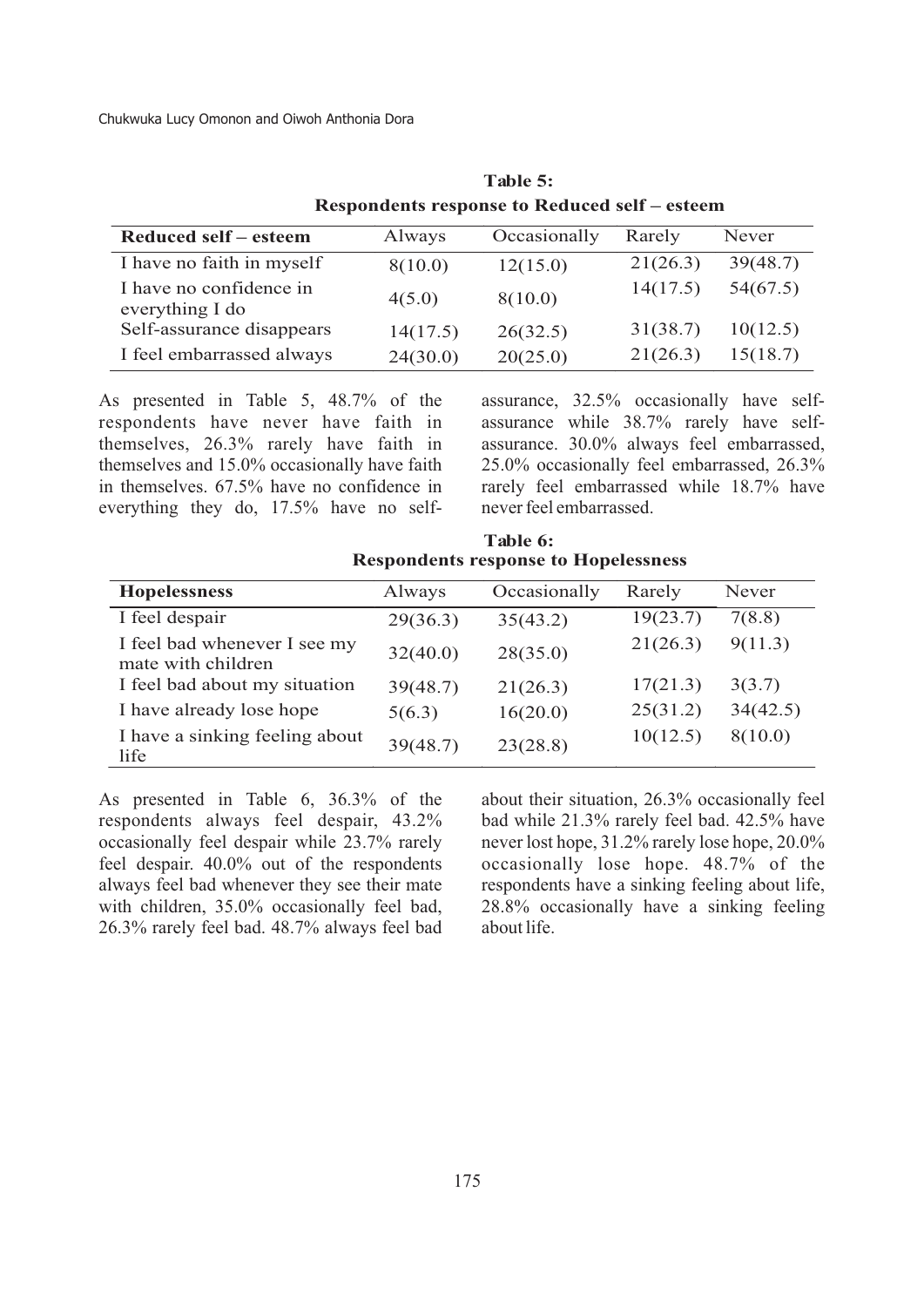4th Edition LAUTECH Journal of Nursing (LJN)

| What is your opinion on Infertility among Women? |           |          |          |          |
|--------------------------------------------------|-----------|----------|----------|----------|
| Statement                                        | <b>SA</b> | A        | D        | S D      |
|                                                  | F(%)      | $F(\%)$  | $F(\%)$  | $F(\%)$  |
| Infertility is a major challenge amongst         | 12(15.0)  | 28(35.0) | 30(37.5) | 10(12.5) |
| couples in your community?                       |           |          |          |          |
| Past unheal thy attitude of either couple is the | 13(16.3)  | 20(25.0) | 20(25.0) | 27(33.7) |
| major reason for the inability to conceive?      |           |          |          |          |
| Inability to bear a child causes reproach        | 25(31.3)  | 45(56.3) | 7(8.7)   | 3(3.7)   |
| (criticism) or stigma from the neighbourhood     |           |          |          |          |
| or members of your social network                |           |          |          |          |
| Most infertility are caused by spiritual curses  | 6(7.5)    | 15(18.7) | 19(23.7) | 40(50.0) |
| There is a solution to infertility challenge?    | 49(61.3)  | 21(26.3) | 8(10.0)  | 2(2.5)   |
| If one takes his/her treatment judiciously,      | 31(38.7)  | 22(27.5) | 17(21.3) | 10(12.5) |
| he/she will come through t<br>he infertility     |           |          |          |          |
| challenge                                        |           |          |          |          |
| Infertility is best treated with native Medicine | 2(2.5)    | 12(15.0) | 50(62.5) | 16(20.0) |
|                                                  |           |          |          |          |

**Table 7:**

As presented in Table 7, 15.0% of the respondents strongly agree that infertility is a major challenge amongst couples in your community, 35.0% agreed, 37.5% disagreed while 12.5% strongly disagreed. 16.3% strongly agreed that past unhealthy attitude of either couple is the major reason for the inability to conceive, 25.0% agreed, 25.0% disagreed while 33.7% strongly disagreed. 31.3% strongly agreed that inability to bear a child causes reproach (criticism) or stigma from the neighbourhood or members of your social network, 56.3% agreed, 8.7% disagreed while 3.7% strongly disagreed. 7.5% strongly agreed that most infertility are caused by spiritual curses, 18.7% agreed, 23.7% disagreed while 50.0% strongly disagreed. 61.3% strongly agreed that there is a solution to infertility challenge, 26.3% agreed, 10.0% disagreed while 2.5% strongly disagreed. 38.7% strongly agreed that If one takes his/her treatment judiciously, he/she will come through the infertility challenge, 27.5% agreed, 21.3% disagreed while 12.5% strongly

disagreed. 2.5% strongly agreed that Infertility is best treated with native Medicine, 15.0% agreed, 62.5% disagreed while 20.0% strongly disagreed.

## **HYPOTHESES ONE**

There is no significant relationship between emotional trauma and the psychological effect of infertility among married women in Esan North East LGA.

The result in Table 8 shows the relationship between emotional trauma and the psychological effect of infertility among married women in Esan North East LGA is statistically significant. This is because the calculates chisquare values are greater than the critical chisquare value. Also, the results were statistically significant as all the p-values were less than  $0.05$  $(<0.05)$ , therefore, we reject the null hypothesis and accept the alternative hypothesis which states that there is a significant relationship between emotional trauma and the psychological effect of infertility among married women in Esan North East LGA.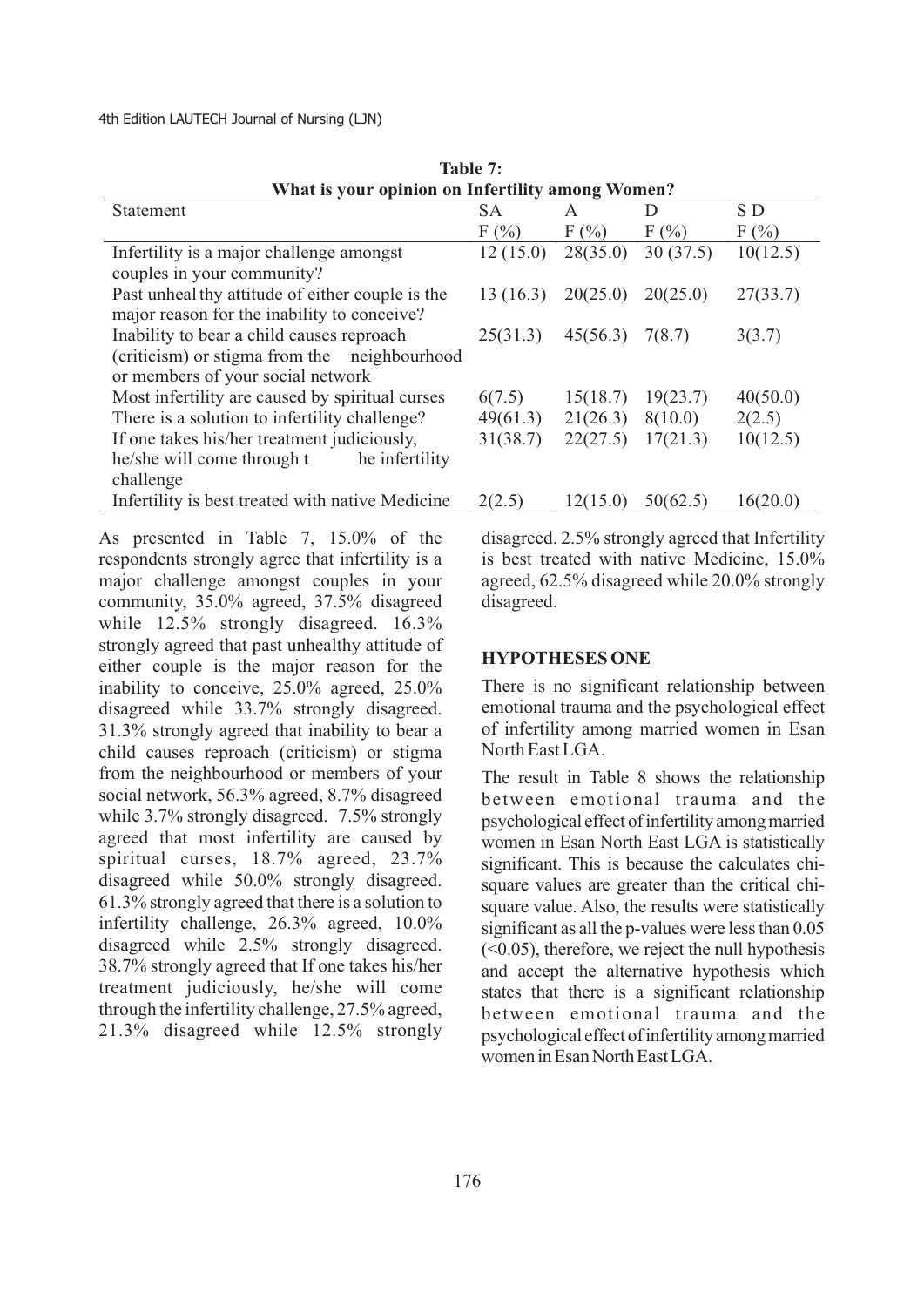| Pearson Chi-square                                    | df             | $X^2$ Cal | D     | Remark      |
|-------------------------------------------------------|----------------|-----------|-------|-------------|
|                                                       |                |           |       |             |
| Anxiety and worry*Emotional Harassment                | 5              | 24.010    | 0.000 | significant |
| Grief and depression * Emotional Harassment           | $\overline{4}$ | 26.551    | 0.000 | significant |
| Fatigue and helplessness *Emotional Harassment        | - 5            | 174.294   | 0.000 | significant |
| Feeling of failure * Emotional Harassment             | 6              | 72.325    | 0.000 | significant |
| Reduced self-esteem <sup>*</sup> Emotional Harassment | 5              | 54.712    | 0.001 | significant |
| Hopelessness * Emotional Harassment                   | 5              | 134.411   | 0.001 | significant |

**Table 8: Pearson chi-square of effect of infertility and emotional harassment**

**HYPOTHESIS TWO:** There is no significant relationship between loneliness including guilt and psychological effect of infertility of married women in Esan North East LGA. As presented in Table 9, the results of the test of relationship between loneliness including guilt and psychological effect of infertility of married women in Esan North East LGA is statistically significant. This is because the calculates chisquare values are greater than the critical chisquare value. Also, the results were statistically significant as all the p-values are less than 0.05  $(<0.05$ ). therefore, we reject the null hypothesisand accept the alternative hypothesis which states that there is a significant relationship between loneliness including guilt and the psychological effect of infertility among married women in Esan North East LGA.

**Table 9: Pearson chi-squre of effect of infertility and loneliness**

| Pearson Chi-square                          | df | $X^2$ Cal | D     | Remark      |
|---------------------------------------------|----|-----------|-------|-------------|
| Anxiety and worry*Loneliness                | 5  | 12.010    | 0.000 | significant |
| Grief and depression * Loneliness           |    | 17.155    | 0.000 | significant |
| Fatigue and helplessness * Loneliness       | 5  | 13.294    | 0.002 | significant |
| Feeling of failure * Loneliness             | 5. | 21.325    | 0.000 | significant |
| Reduced self-esteem <sup>*</sup> Loneliness | 5  | 31.712    | 0.000 | significant |
| Hopelessness * Loneliness                   | 5. | 34.411    | 0.000 | significant |

#### **DISCUSSION OFFINDINGS**

The study assessed the psychological effects of infertility on married women in Esan North East L.G.A, Edo State. The demographic characteristics in this study showed that majority of the respondent's marriage is less than twenty years, while majority had tertiary school certificate. The study also revealed that majority of the respondents are from a monogamous family while majority are Christians. Only few respondents are famers,

larger percentage are civil servants followed by traders. Findings in this study showed that anxiety and worry is a psychological effect of infertility. This is consistent with the study done by Ramamurthi, Kavitha, Pounraj, Rajarajeswari (2016) and Hasanpoor-Azghdy, Simber and Vedadhir (2014) which findings reported that majority of infertile women experienced high levels of anxiety.

Thisstudy revealed that emotional harassmentis a psychological effect of infertility. This is in line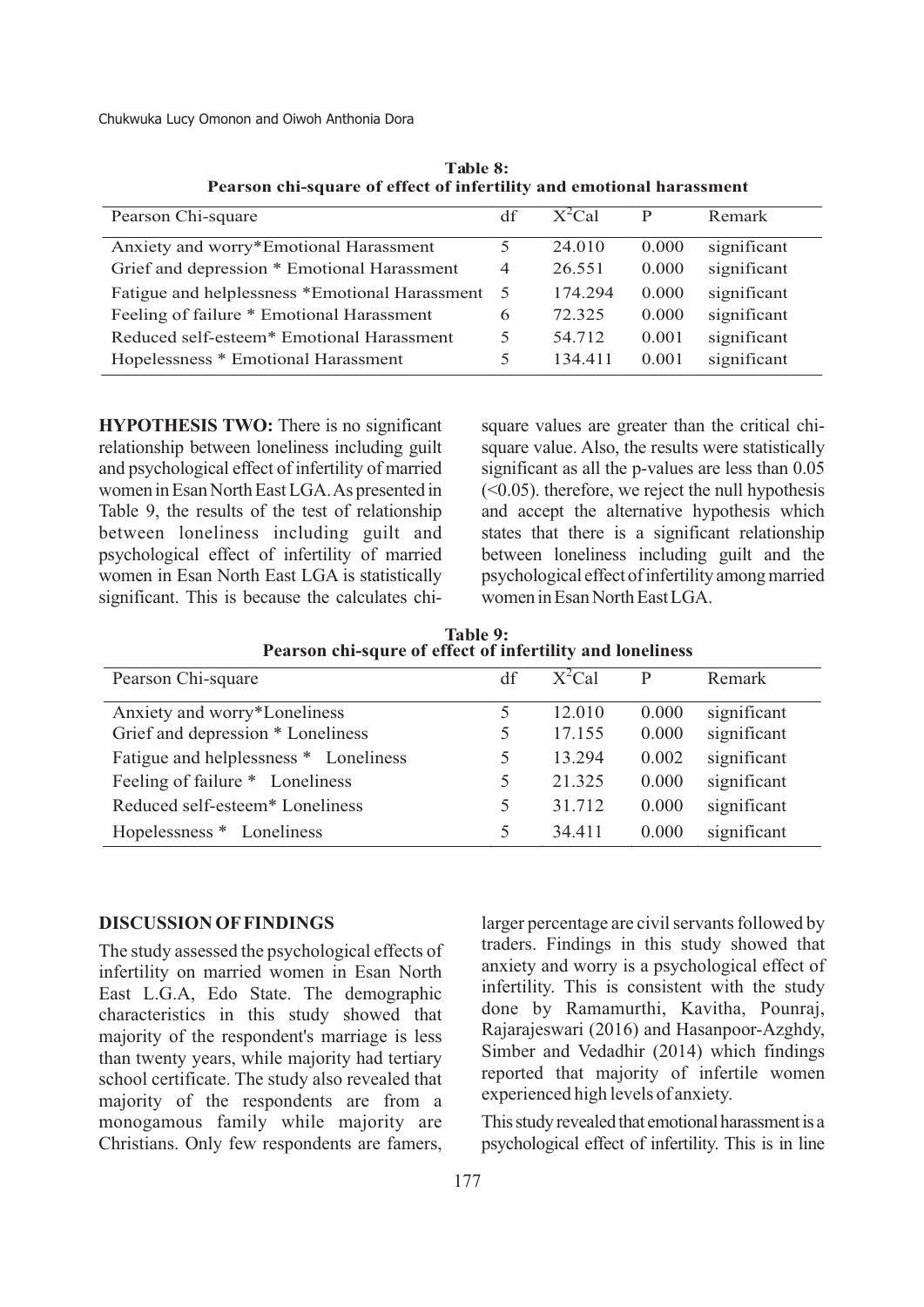with to a research by (Kanani *et al,* 2004) who documented that emotional harassment is experienced by large numbers of childlesswomen in their marital homes. Harassment comes in many forms: Ostracism from family celebrations, taunting and stigmatization, negative attitudes as well as beating, withholding of food and health care. Findings in this study showed that grief and depression is not a major psychological effect of infertility among infertile women This does not support the study of Hasanpoor-Azghdy, Simber and Vedadhir (2014) whose findings showed that emotional-affective reactions of infertility to therapy process include fear, anxiety and worry; fatigue and helplessness; grief and depression and hopelessness. Result of this study showed that feelings of failure is not a strong psychological effect of infertility among infertile women. It is also supported by Sundby, 2011 that Infertility is clearly a major event and often perceived as a crisis-studies have highlighted the low selfesteem, security and self confidence that prevails among the childless. Women in particular suffer the deleterious consequences of infertility. The inability to perform their roles as child bearers and the common misconception that infertility is alwaysthe shortcoming of the female is observed to take a huge toll on thewoman in terms ofloss of self-esteem, grief and feelings of failure.

Furthermore, the study also revealed that in their own opinion concerning infertility, Inability to bear a child causes reproach (criticism) or stigma from the neighborhood or members of your social network. This is in line with the research by (Obono, 2003). Which showed that childless marriages in Esan North East are often perceived as unstable and insecure and childless women face severe stigma. In many cases, mother-inlaw encouraged or pressured their daughters-inlaw to become pregnant early in marriage, even when they recognize the health consequences of doing so.

Also, the study showed that only few respondents are of the opinion that infertility is best treated with native medicine. This does not

support the study of (Aboulghar, 2005) which showed that undergoing such life crisis has been the stories of most infertile women in Esan North East. They go to varying length visiting orthodox medical practitioners, herbalist, traditionalist and spiritualists in search of needed reprieve and solution. Hence this study on Psychological effect of infertility of married women in Esan North East Local Government Area, Edo State.

### **IMPLICATION FOR NURSING**

The study helps to verify further nursing care needed by the nursing mothers to prevent infertility. It assists the profession in their medico legal aspect because it is documented. it also enforces evidence base nursing care practice needed by the nursing mothers on infertility has become prevalent among the general population, so the likelihood of nurses coming into contactwith infertility problems has increased. Males are always reluctant when it comes to screening and treatment for infertility. This attitude has however rendered many couple infertile. In view of this, Nurses should assist the males gain insight into their problem. Once insight has been gotten, there won't be delay in the course of treatment. Conclusively, the Nurse should not partake in the stigmatization of infertile clients and should not encourage such.

# **CONCLUSION AND RECOMMENDATIONS**

This research has served as an eye opener to the ways which reproductive age women reacts to infertility most of them feel empty, lonely, poor appetite and some even feel like killing themselves. Some still believe that infertility is caused by spiritual curses and the best form of treatment is using native medicine. Finally, some percentage still believe that infertility challenge has no solution. In view of the findings of the study, the researcher therefore recommends that, the health information and education should give